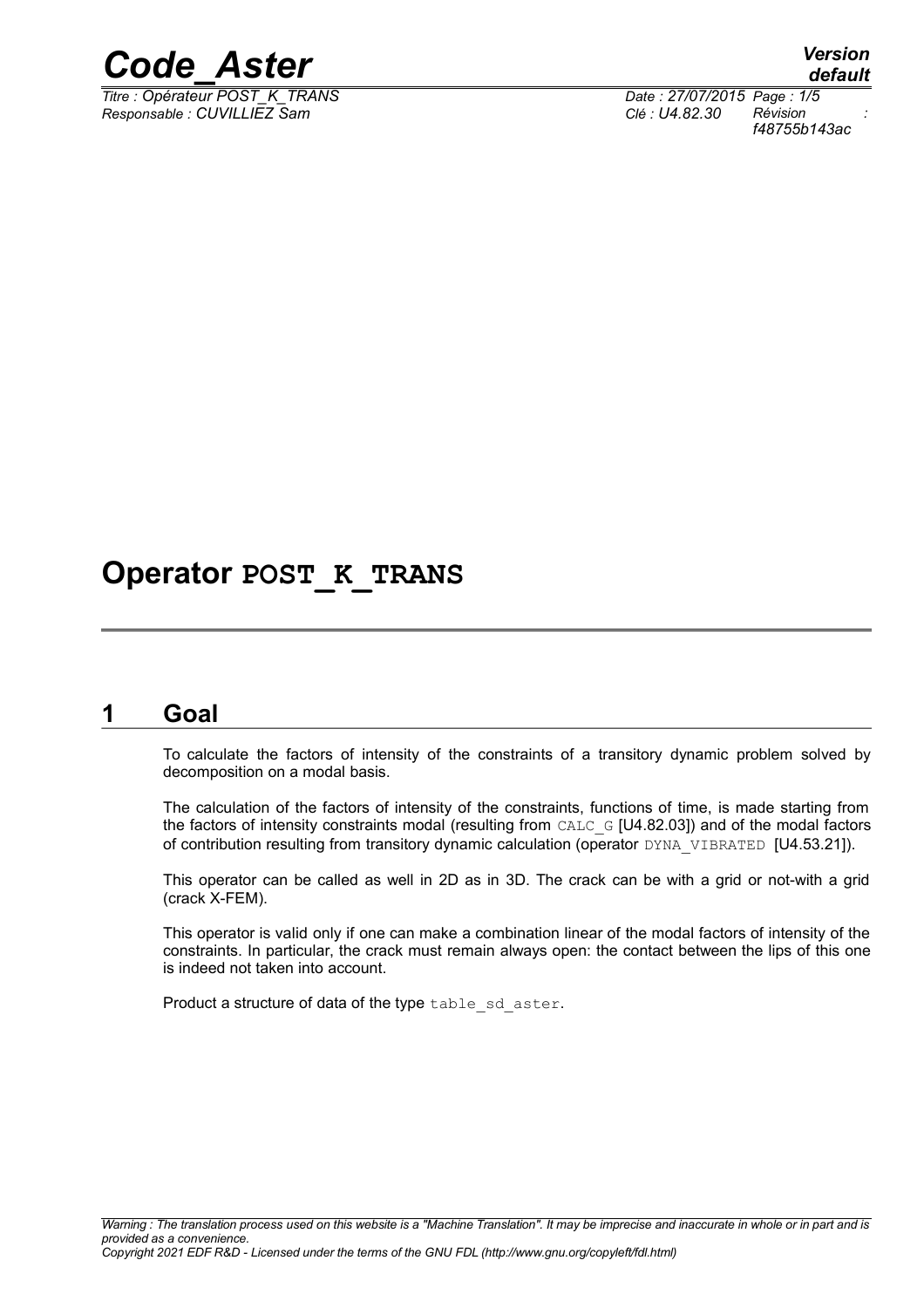$\overline{T}$ itre : Opérateur POST\_K\_TRANS *Responsable : CUVILLIEZ Sam Clé : U4.82.30 Révision :*

*default*

*f48755b143ac*

## **2 Syntax**

[table sdaster] = POST K TRANS

- # Transitory result
	- ♦ RESU\_TRANS = rtran , [tran\_gene]
		-

# Parameters of calculation of *K* modal

 $\bullet$  K MODAL = F (

- ♦ / FOND\_FISS = bottom , [fond\_fiss] / CRACK = fiss, [fiss\_xfem]
	- $\bullet$  / TABL K MODA = tablk , [table sdaster]

#### # Parameters of selection of the moments of postprocessing

| ♦ |  | TOUT ORDRE       |     | 'YES'         |          |         | [DEFECT]                              |
|---|--|------------------|-----|---------------|----------|---------|---------------------------------------|
|   |  | NUME ORDRE       | $=$ | 1 ordre,      |          |         | $\begin{bmatrix} 1 & 1 \end{bmatrix}$ |
|   |  | LIST ORDRE       | $=$ | read          |          |         | [listis]                              |
|   |  | INST             | $=$ | 1 inst,       |          |         | $\begin{bmatrix} 1 & R \end{bmatrix}$ |
|   |  | LIST INST        | $=$ | l reel,       |          |         | [liststr8]                            |
| ♦ |  | CRITERION<br>$=$ |     | 'RELATIVE',   | [DEFECT] |         |                                       |
|   |  |                  | ♦   | PRECISION =   |          | prec,   | [R]                                   |
|   |  |                  |     |               |          | $1.E-6$ | [DEFECT]                              |
|   |  |                  |     | 'ABSOLUTE',   |          |         |                                       |
|   |  |                  |     | $PRECISION =$ |          | prec,   | [R]                                   |

#### # Impression of information

| $\Diamond$ TITLE = title,               |  |  | $\lceil 1$ Kn] |          |
|-----------------------------------------|--|--|----------------|----------|
| $\Diamond$ INFORMATION = $/$ 1,         |  |  |                | [DEFECT] |
| $\begin{array}{cccc} 2 & . \end{array}$ |  |  |                |          |
|                                         |  |  |                |          |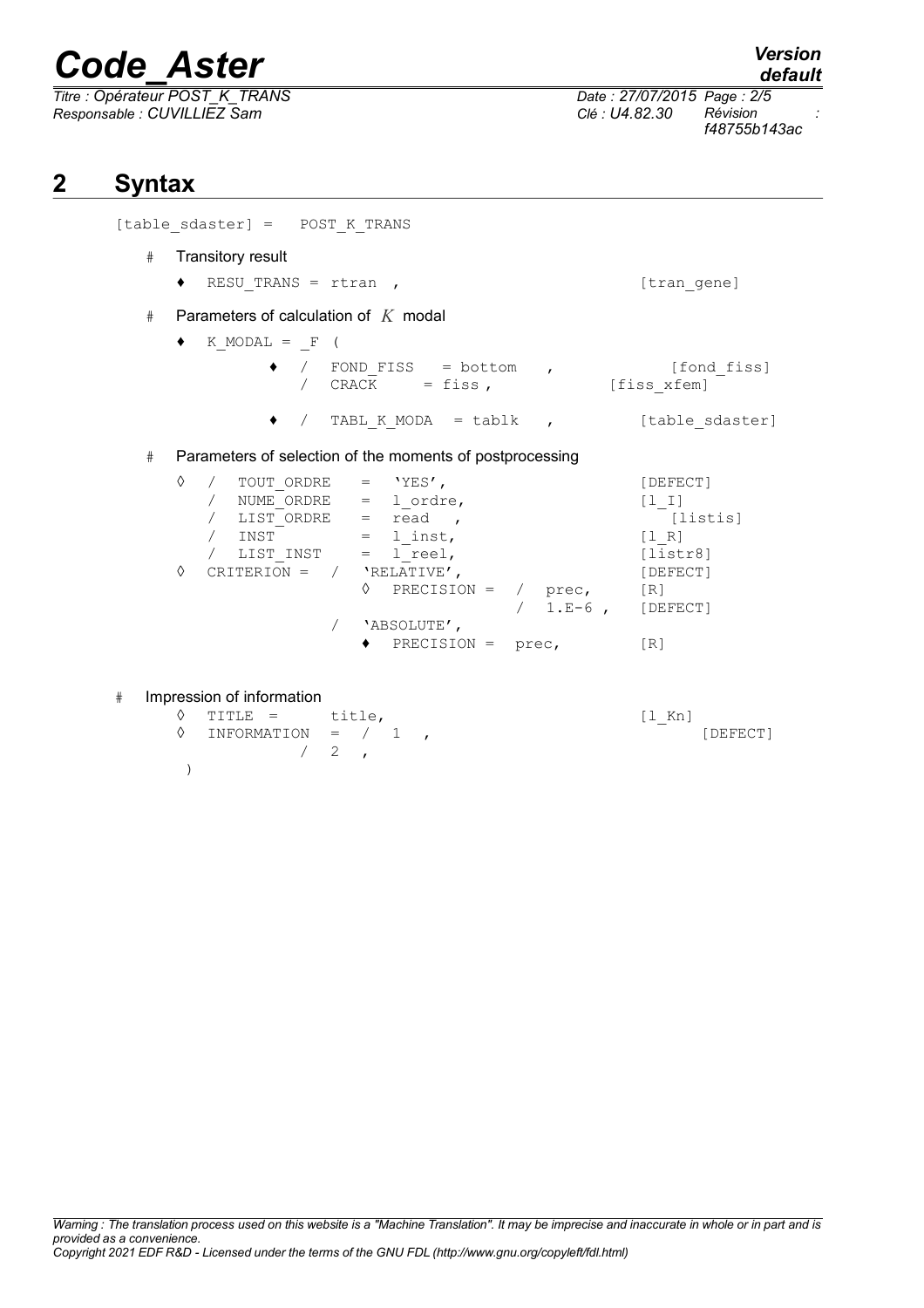*Titre : Opérateur POST\_K\_TRANS Date : 27/07/2015 Page : 3/5 Responsable : CUVILLIEZ Sam Clé : U4.82.30 Révision :*

*f48755b143ac*

## **3 Operands**

#### **3.1 Operand RESU\_TRANS**

Name of a concept result of the type  $tran$  gene, result of transitory dynamic calculation.

#### **3.2 Keyword K\_MODAL**

Keyword factor allowing to recover the modal factors of intensity of the constraints directly starting from the table TABL\_K\_MODA, result of the operator CALC\_G.

#### **3.2.1 Operands FOND\_FISS/CRACK**

It is obligatory to inform is FOND FISS (produced by the order DEFI\_FOND\_FISS [U4.82.01] that is to say CRACK (produced by the order DEFI FISS XFEM [U4.82.08]).

#### **3.2.2 Operand TABL\_K\_MODA**

Table result containing the modal factors of intensity of the constraints, produced by the operator CALC\_G (option CALC\_K\_G [U4.82.03]).

#### **3.3 Operands**

#### **TOUT\_ORDRE/NUME\_ORDRE/LIST\_ORDRE/INST/LIST\_INST/PRECIS ION/CRITERION**

These operands are used to select the moments or sequence numbers of postprocessing of the operand RESU TRANS. See [U4.71.00].

#### **3.4 Operand TITLE**

◊ TITLE = title [U4.03.01].

#### **3.5 Operand INFORMATION**

 $\Diamond$  INFORMATION =  $/1$ ,  $\Box$ /2,

Level of messages in the file 'MESSAGE'.

## **4 Principle of calculation**

Displacement  $u(x, t)$  solution of a linear transitory dynamic problem can be approximate step its decomposition on a truncated basis of the clean modes  $|\Phi_i(x)|$  :

$$
u(x, t) = \sum_{i=1}^{M} \alpha_i(t) \Phi_i(x)
$$

*Copyright 2021 EDF R&D - Licensed under the terms of the GNU FDL (http://www.gnu.org/copyleft/fdl.html)*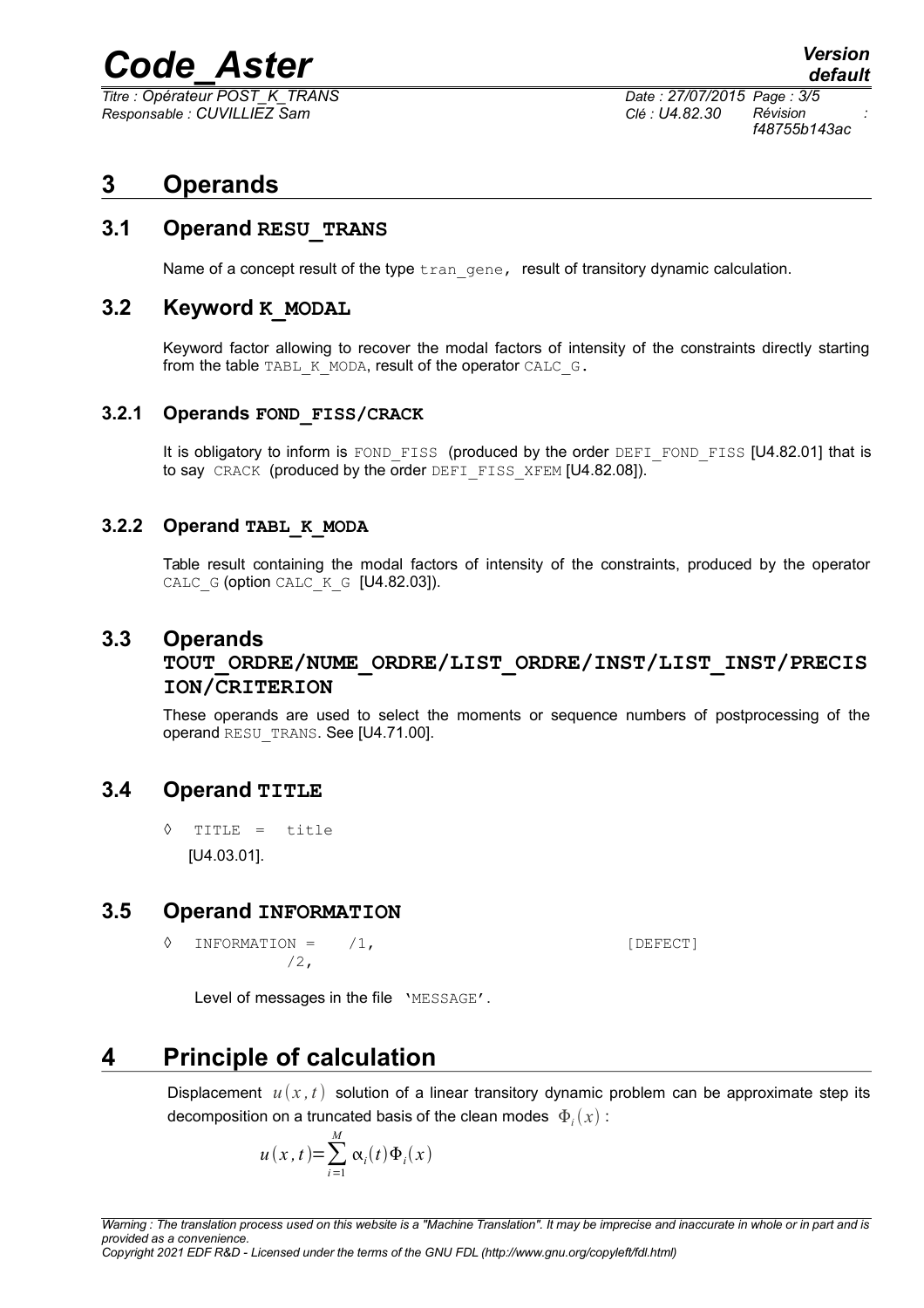*Responsable : CUVILLIEZ Sam Clé : U4.82.30 Révision :*

*Titre : Opérateur POST\_K\_TRANS Date : 27/07/2015 Page : 4/5 f48755b143ac*

*default*

It is what is carried out for example when one deals with a transitory problem of dynamics with the operator DYNA VIBRATED [U4.53.21]. In the same way, one can approach the modal factors of intensity of the constraints – with the same degree of accuracy on the result - by the following relation:

$$
K_I(s,t) = \sum_{i=1}^M \alpha_i(t) K_I^i(s)
$$

where them  $\alpha_i(t)$  are the modal contributions, and  $K_I^i(s)$  modal factors of intensity of the constraints (function of the curvilinear X-coordinate *s* in 3D, constant in 2D). The modal factors of intensity of the constraints are calculated starting from the clean modes of the structure, by the option CALC\_K\_G of the operator CALC\_G.

The contact not being taken into account, this formula is valid only if the crack remains open for any moment. It is generally the case for the applications of revolving the machines type (wings) considered, for which the centrifugal loading is dominating.

Thus, operations carried out by the operator POST\_K\_TRANS are the following ones:

- $\;$  recovery in <code>RESU\_TRANS</code> modal factors of participation  $\; \alpha_i \;$  resulting from transitory calculation,
- recovery (in TABL K\_MODA) modal factors of intensity of the constraints,
- recombination and impression of S dynamic stress intensity factors.

The number *M* modes in the base of recombination corresponds, by default, with the number of modes  $M^{trans}$  used in transitory calculation. If the number  $M^{tabl}$  modes present in the table  $\texttt{TABLE\_K\_MODA}$  provided as starter is lower than  $\textit{M}^{\textit{trans}}$ , a message of alarm is transmitted and calculation continues while taking  $\ M$  equal to  $\ M^{tabl}$  .